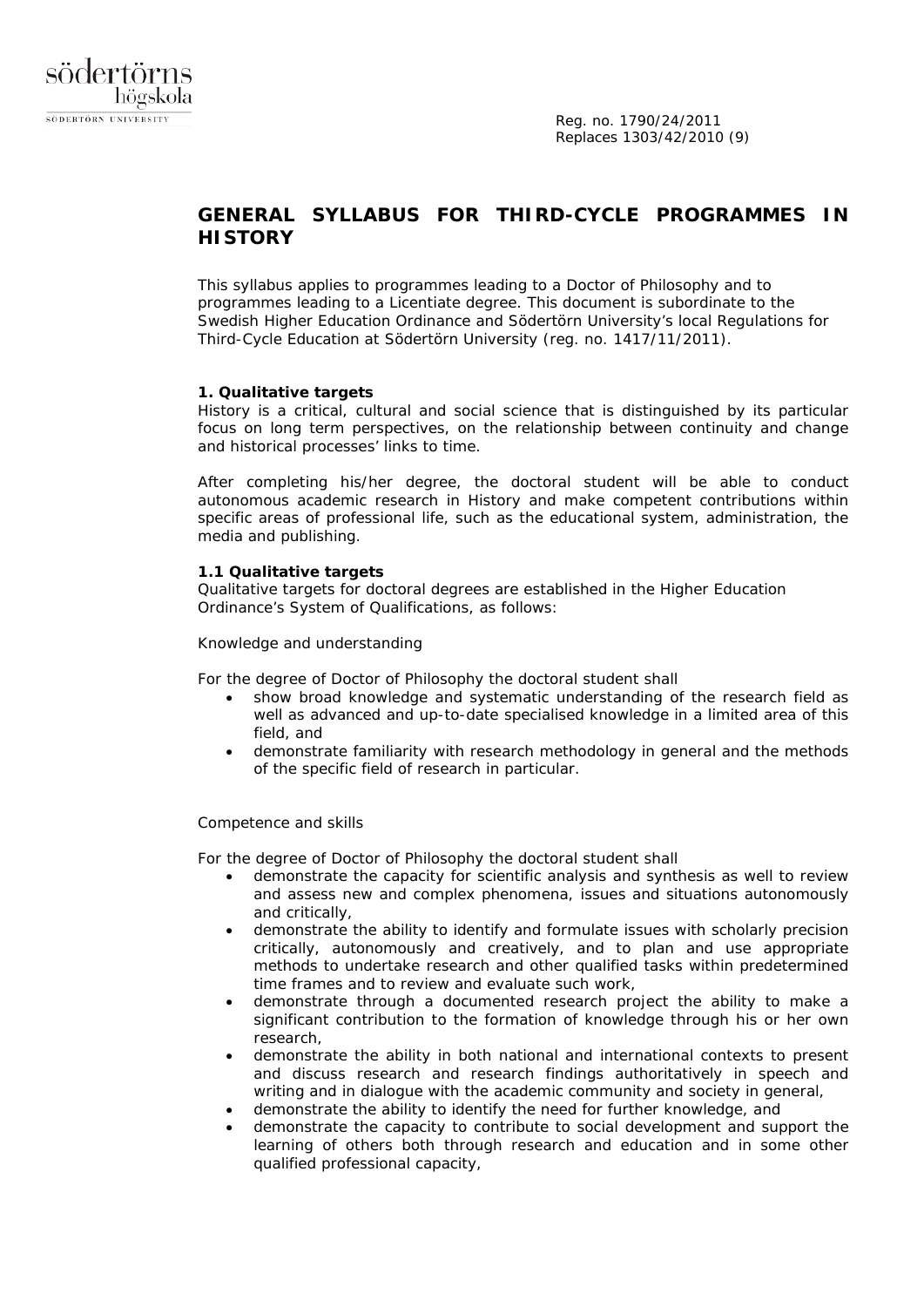## *Judgement and approach*

For the degree of Doctor of Philosophy the doctoral student shall

- demonstrate intellectual autonomy, integrity and disciplinary rectitude as well as the ability to make assessments of research ethics, and
- demonstrate specialised insight into the possibilities and limitations of art, its role in society and the responsibility of the individual for how it is used.

# *Documented research project (doctoral thesis)*

For a doctoral degree, the doctoral student must have been awarded a pass grade for a documented research project (doctoral thesis) of at least 120 credits.

# **1.2 Local qualitative targets**

Local qualitative targets for a doctoral degree in History at Södertörn University have been validated as follows:

# *Knowledge and understanding*

For the degree of Doctor of Philosophy the doctoral student shall

- demonstrate an advanced ability to autonomously and critically reflect on people, societies and cultures from a historical perspective and thus also gain the necessary tools for relating to contemporary cultural and social conditions.
- demonstrate advanced knowledge of important issues and current research in the different fields of History
- Demonstrate knowledge of the different schools of historical thought and of the discipline's epistemological positions
- demonstrate good familiarity with the profile areas of *Historical Studies* and the research that takes place within them
- demonstrate advanced knowledge of the methodology of History
- demonstrate advanced specialist knowledge within a delimited research field in History

### *Competence and skills*

For the degree of Doctor of Philosophy the doctoral student shall

- demonstrate a high level of skill in the autonomous formulation of a research task
- demonstrate the ability to autonomously use scholarly theories, concepts, methods and techniques in his/her own research
- demonstrate advanced skills in identifying and presenting a research field that is relevant to the research task
- demonstrate the ability to autonomously complete the chosen research task and thus make a significant contribution to the development of knowledge in **History**
- demonstrate excellent skills in the critical review and discussion of the work of other researchers
- demonstrate the ability to, based on his/her own specific disciplinary perspective, see and use the multidisciplinary opportunities offered by an interdisciplinary research cooperation as regards scholarly results.

### *Judgement and approach*

For the degree of Doctor of Philosophy the doctoral student shall

- demonstrate intellectual autonomy in the research community
- demonstrate integrity as a researcher in relation to wider society

# **2. Entry requirements**

A person is eligible for third-cycle education if he/she fulfils the general entry requirements and the specific entry requirements. The applicant must also be assessed as possessing the necessary capability to complete the programme.

### **2.1 General entry requirements**

General entry requirements for third-cycle courses and study programmes are met if the person has been awarded a second-cycle qualification; has satisfied the requirements for courses comprising at least 240 credits of which at least 60 credits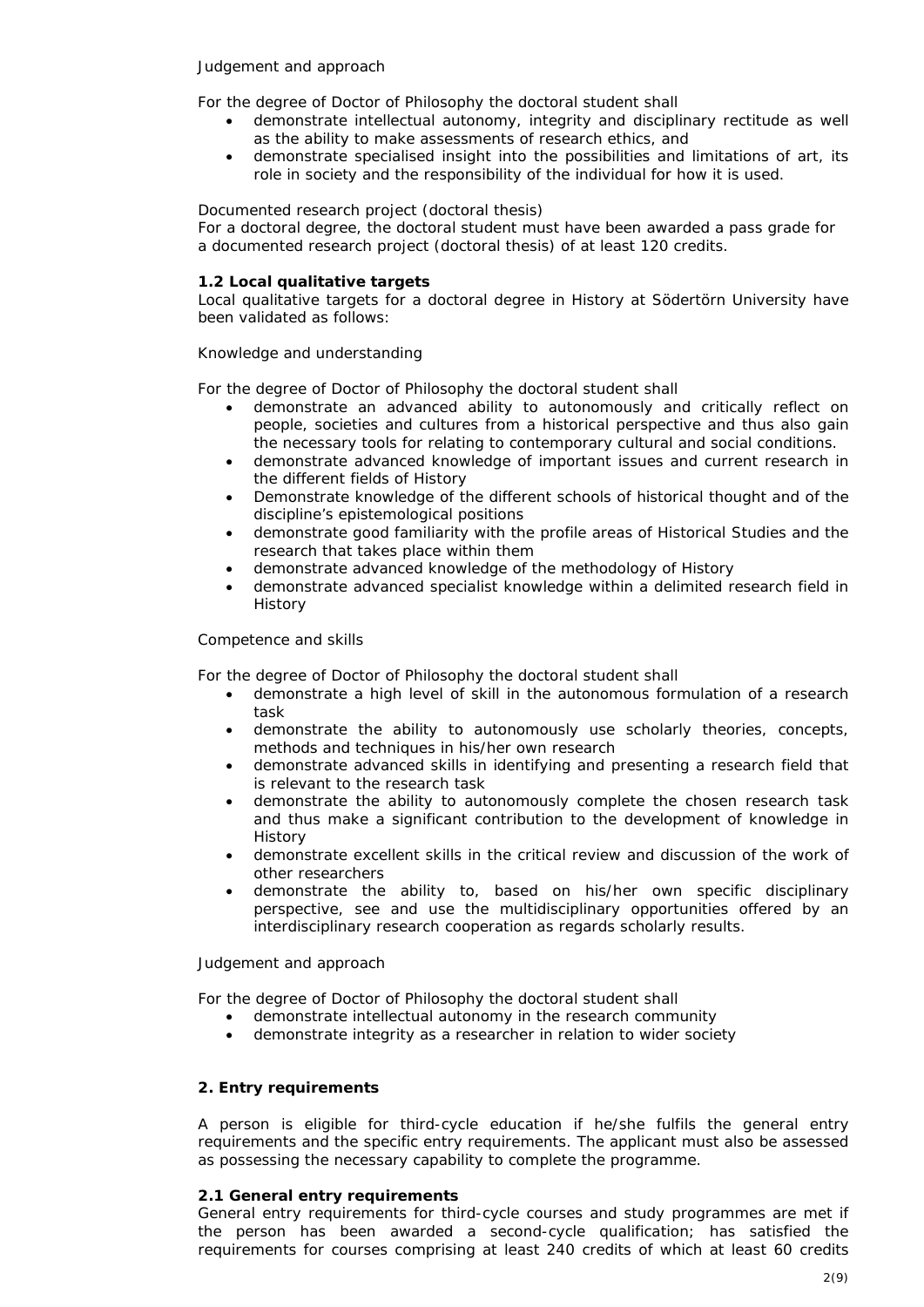were awarded in the second-cycle; or has acquired substantially equivalent knowledge in some other way in Sweden or abroad.

The Faculty Board may permit an exemption from the general entry requirements for an individual applicant, if there are special grounds.

# **2.2 Specific entry requirements**

The specific entry requirements are fulfilled by a person who has a Master's degree in History, Economic History, History of Ideas, or the equivalent. All credits in subjects that provide eligibility must have been awarded by the deadline for applications. If there are special grounds, the Faculty Board may permit an exemption from the specific entry requirements for an individual applicant.

Course and programmes that are used as a basis for fulfilling general or specific entry requirements for third-cycle education may not have credits transferred to third-cycle courses or programmes. The specific entry requirements are also fulfilled by someone who has acquired substantially equivalent knowledge in some other way in Sweden or abroad.

The ability to assimilate academic material in Swedish, Danish, Norwegian and English and a command of the language necessary for work on the thesis are prerequisites for completing the degree programme. These linguistic skills shall have been acquired at the time of the doctoral student's admission.

The requirement to assimilate academic material in Swedish does not apply to doctoral students who are admitted to the Baltic and East European Graduate School (BEEGS).

# **3. Admission**

### **3.1 Admission and selection**

Only applicants who are employed on doctoral studentships may be admitted to thirdcycle programmes in History at Södertörn University. However, the Faculty Board may admit an applicant who has a different form of student funding if the Faculty Board assesses that the financing can be guaranteed for the entire programme and that the applicant can dedicate enough time to the programme to assume its completion within eight years.

Applications for admission to third-cycle education should be sent to the university. The decision on admission to third-cycle programmes is made by the Faculty Board after preparation by the research area of *Historical Studies*. The normal case is that the Faculty Board decides whether to admit or reject an applicant on the basis of the research area's overall assessment of the application and the results of interviews with the applicant and his/her references.

The basis for selection among eligible applicants for third-cycle programmes in History at Södertörn University is the level of ability to assimilate such a degree programme. Admission regulations are stated in the Regulations *for Third-Cycle Education at Södertörn University*. The application is assessed on the basis of the following criteria:

- 1. The applicant's merits and expertise
- 2. The quality of the research project
- 3. The suitability and feasibility of the research project as a doctoral project
- 4. The funding plan
- 5. Whether issues of research ethics have been considered
- 6. Whether sufficient collected supervisory capacity exists to provide good and professional supervision and relevant expertise

In association with admission to BEEGS, the research plan will be assessed according to its basis in the graduate school's specific geographic area: its orientation to the Baltic states or Eastern Europe.

The applicant's merits and expertise (item 1 above) are assessed more specifically as follows:

Previous education is evaluated on the basis of both its depth and breadth.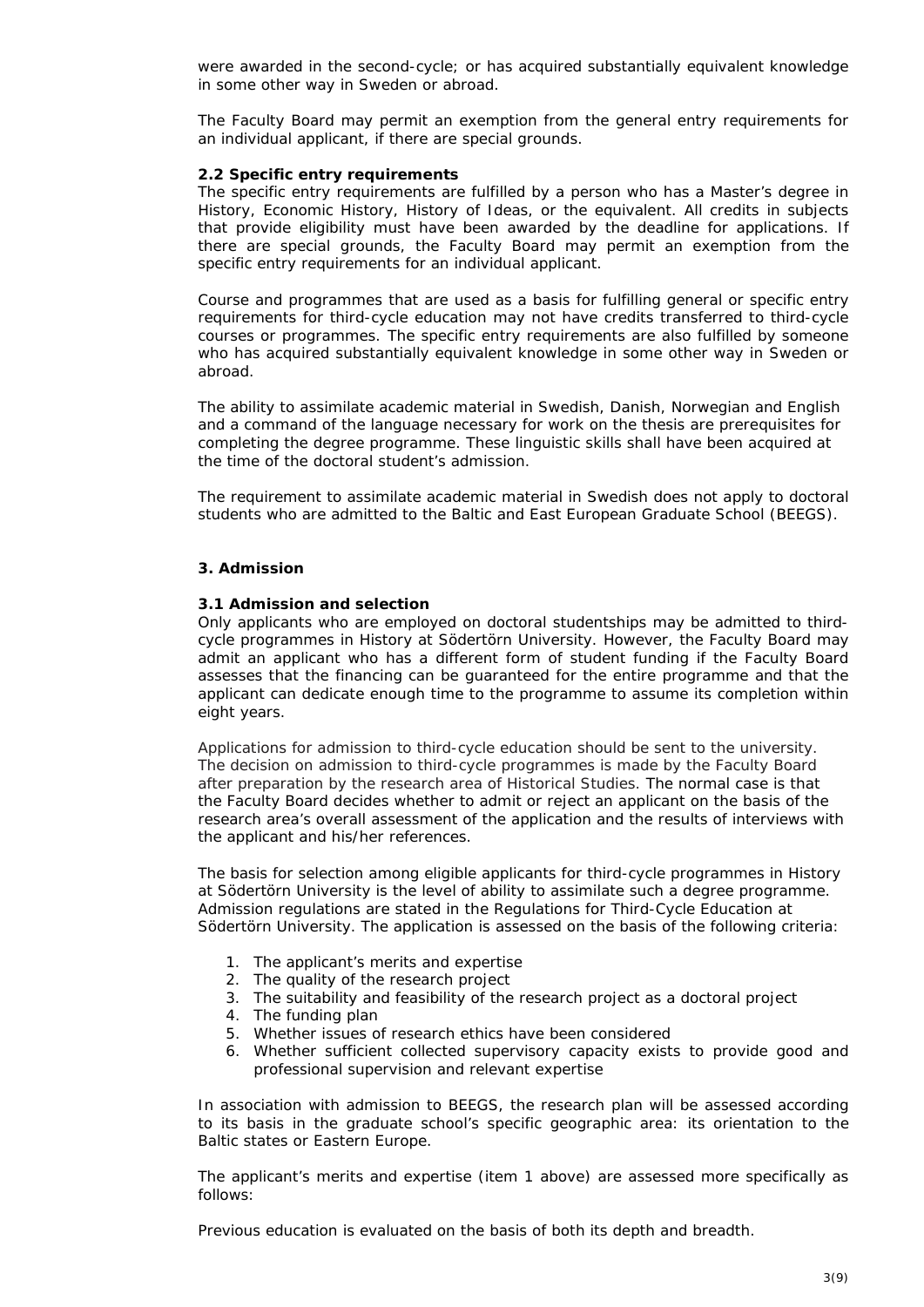Degree projects from both the first-cycle and second-cycle and, where relevant, other written academic production are assessed on the basis of the following criteria:

- The ability to complete a result-oriented and systematic empirical investigation
- Critical ability
- Analytical stringency
- Theoretical awareness
- **Creativity**
- Autonomy in both the formulation of problems and their analysis
- Academic progression
- The ability to comply with given timeframes

If two applicants are assessed as equal, the applicant who has written papers/degree projects on different themes at different levels has an advantage over the applicant who has written papers/degree essays on one and the same theme.

Assessment of a research project's quality, suitability and feasibility (items 2-3 above) is based on the thesis plan. In a thesis plan, the applicant described the proposed research project in brief (no more than five pages). The description shall contain a formulation of the problem and an outline for how the research work will be carried out. The plan shall be written solely by the applicant. The plan is assessed on the basis of its:

- Relevance
- Originality
- Feasibility within the given timeframe

The applicant's cooperation skills and aspects relating to equal opportunities may also be taken into account. The applicant's communication and cooperation skills are assessed on the basis of references, statements or interviews. In the case of equally merited applicants, priority will be given to the underrepresented gender.

# **4. Programme content**

### **4.1 General**

The programme is planned in such a way that it requires four years for students who study full-time. This presupposes that the doctoral student is dedicated to his/her studies and makes efficient use of teaching and supervision. The period of study for part-time students is extended in proportion to the decreased rate of study.

The programme covers courses equivalent to 60 credits and the completion of a thesis that covers three years of full-time studies, i.e. 180 credits. During the programme, the doctoral student shall participate in the higher seminars in History at Södertörn University (or the equivalent) for at least seven semesters and preferably also attend special seminars.

### **4.2 Individual study plan**

Each doctoral student in History must have an individual study plan. The provisions of the Higher Education Ordinance and the *Regulations for Third-Cycle Education at Södertörn University* apply when drawing up and processing the individual study plans. The individual study plans shall be validated and reviewed every year by the Faculty Board.

An individual study plan for each doctoral student is drawn up in consultation between the student and supervisor at the start of the third-cycle programme. It must include overall planning for the period of study. An approximate time plan for the various elements of the thesis work and for the courses must be included. The plan should be more detailed for the coming year of activities and more general for subsequent years. In subsequent years, studies shall be evaluated once per semester in relation to the individual study plan, which will be revised at the same time. It is to establish both the obligations of the doctoral students and the university's obligations in relation to the doctoral student.

Copies of the individual study plans and the revisions to the plans must, at least once per year, be sent to the director of studies the third-cycle programme.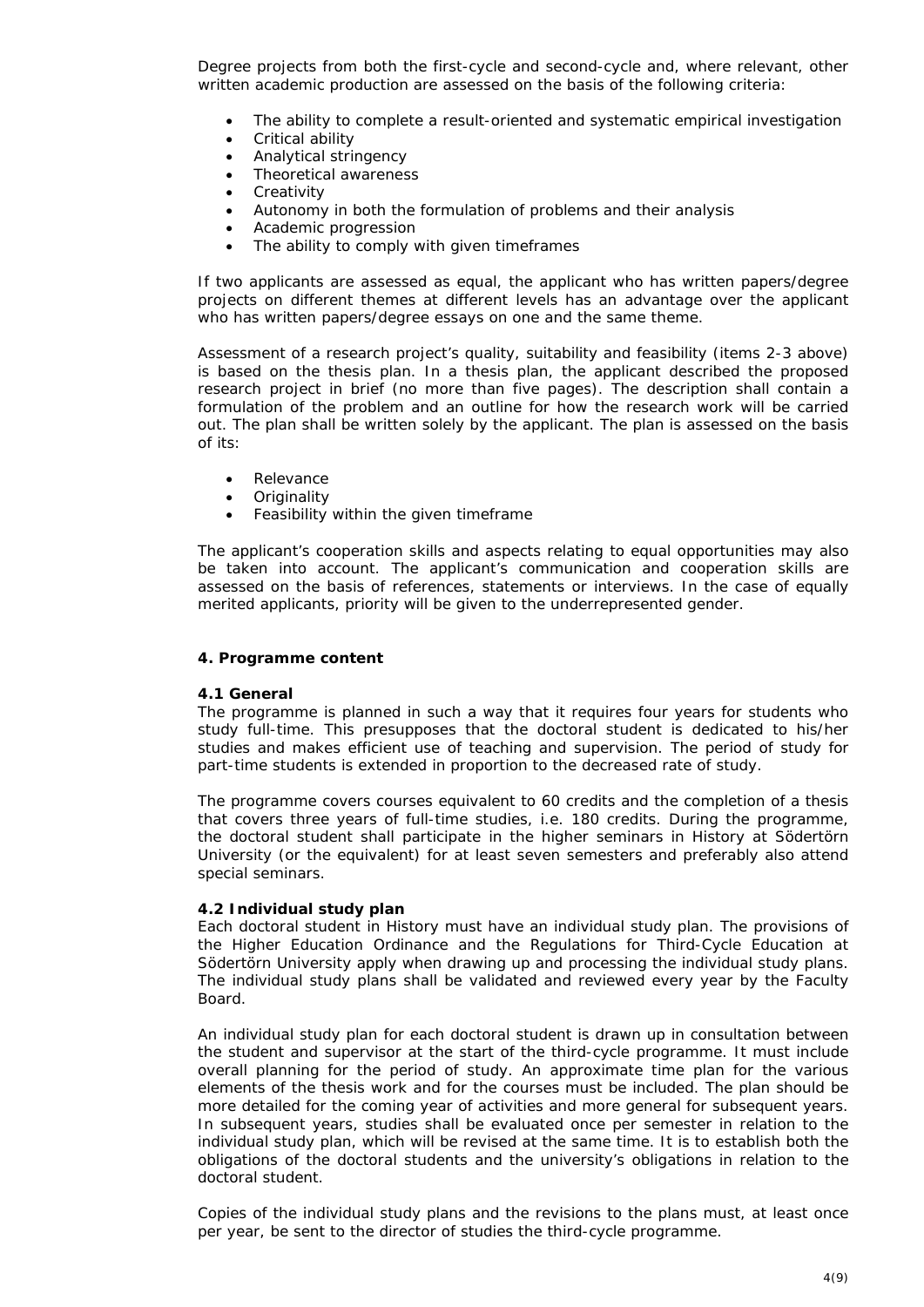# **4.3 Courses**

The third-cycle programme in History includes courses that are equivalent to two semesters of full-time study, i.e. 60 credits. The courses are those that are common to the research area of *Historical Studies*, courses that are given in History as a subject and elective courses. The courses' content and requirements are decided in consultation with the examiner and supervisor and shall be stated in the individual course plan.

The following courses are obligatory:

#### *Course 1. Historical studies – An introduction, 7.5 credits*

The course aims to provide basic knowledge of the area's academic perspectives and general field of knowledge. Particular emphasis is placed on literature associated with the area's four profiles: Baltic and Eastern European Studies, Gender Studies, Contemporary History, and Cultural Heritage and Cultural Processes. The focus is decided on the basis of the contributions made by *Historical Studies*' different disciplines – Ethnology, History, Archaeology and the History of Ideas. The ambition is also to train the doctoral student in the multidisciplinary approach required by area studies.

#### *Course 2. Theory and method, 7.5 credits*

The course aims to provide basic knowledge of current debates within theory and method, primarily in the subjects covered by the area of *Historical Studies*. Even if the course includes studies in each subject, the main focus remains multidisciplinarity and transnationalism. The intention is to equip the doctoral student with area-specific knowledge of theory and method that can have an innovative and creative influence when writing the thesis that is authored in an individual subject.

### *Course 3. Contemporary Research into the Baltic Sea Region and Eastern Europe, 7.5 credits*

The course consists of reading multidisciplinary scholarly studies that are linked to BEEGS' specific geographic area. The aim is to provide the doctoral student with an insight into both completed and ongoing research into the region that includes factual knowledge and the opportunity for the doctoral student to locate his/her thesis work in this wide field of research. This course is only obligatory for doctoral students at BEEGS.

#### *Course 4. Research within historical studies, 7.5 credits*

The course aims to familiarise the doctoral student with research within the field covered by the thesis. The doctoral student must autonomously identify and delimit a relevant field of research, covering both classical work and frontline research. The doctoral student shall also train the systematisation of the dominant scholarly themes and perspectives in a historiographic analysis and positioning himself/herself in relation to these.

### **4.4 Thesis**

The subject of the thesis shall be decided in consultation with the supervisor on admission to the programme and the subject should be thoroughly planned so that the thesis can be completed over six semesters of full-time work.

The thesis shall either be a unified and continuous piece of academic work (monograph thesis) or a compilation of published academic works, or ones that have been accepted for publication, to which a summary has been added (compilation thesis).

The scholarly investigation and the achieved results shall be presented with such quality that the thesis (including the works in a compilation thesis) is assessed as fulfilling appropriate demands for acceptance by an academic series or good quality journal. The following requirements otherwise apply in order for the thesis to achieve a Pass grade:

- That the thesis is the result of an autonomous work that has provided new research
- That the aim, problem and method are clearly stated and motivated
- That the methodology is used correctly and with relevant source material
- That the research situation is presented in such a manner that previous research is clearly differentiated from the doctoral student's own research contribution as presented in the thesis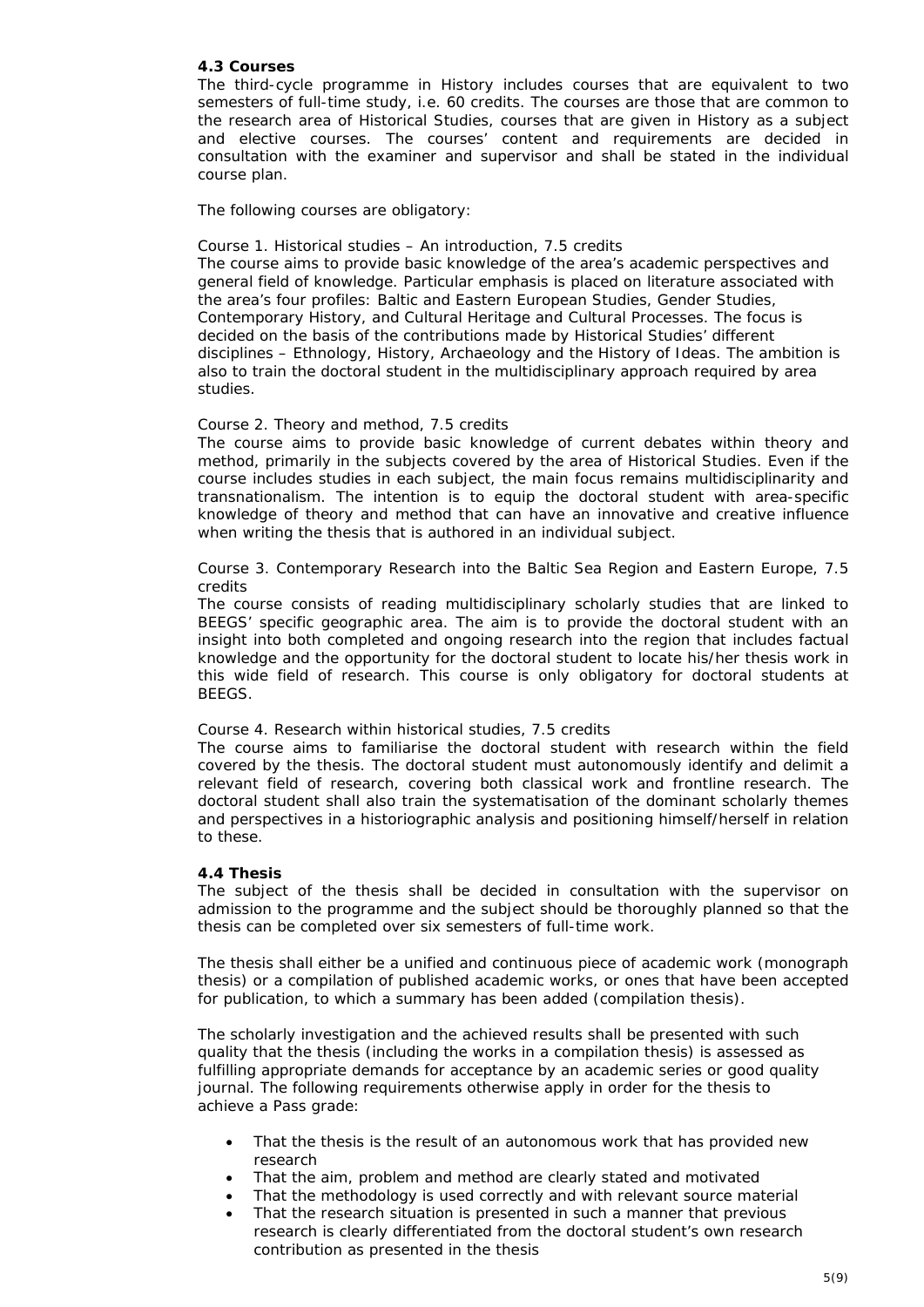- That the material is presented and characterised and that the manner in which the material has been delimited is presented and motivated
- That academic rigour is well observed as regards notes, source and reference lists, any tables and diagrams, etc.
- That the thesis is organised in a logical and consistent manner
- That the thesis is linguistically acceptable
- That the results are summarised

The doctoral thesis may be written in Swedish, Norwegian, Danish or English. If it is not written in English it must include a summary in English. This summary must be so detailed that a reader with no knowledge of the language used in the thesis can obtain a clear idea of the thesis' aim and primary content, the scholarly method that was used and the results that were achieved. Reference shall be made to the thesis' different chapters. On examination, assessment of the summary shall be included in the assessment of the entire thesis.

A short abstract in English of no more than 500 words shall be appended to every doctoral thesis. The abstract must:

- state the title of the thesis, the language in which it is written, author, higher education institution and department
- present the content of the thesis and thus cover its organisation, problem, methods, theories and results, and
- provide keywords and other information of significance for literature searches in automatic information systems.

### **5. Supervision**

Each doctoral student must have two supervisors. The principal supervisor is appointed at the start of third-cycle studies. He/she must be a professor or have at least docentlevel competence and has overall responsibility for the student's third-cycle education and for the quality and progress of work on the thesis. The principal supervisor must be active within the research area of *Historical Studies* and is appointed by the steering group.

The assistant supervisor is appointed by the steering group for the area of *Historical Studies* when the subject of the thesis is delimited. A person who is very familiar with the subject of the thesis should be sought for this task, initially among the teaching staff of *Historical Studies*.

A third-cycle student may change supervisor if he/she requests it. A decision on the change of supervisor is taken by the steering group for *Historical Studies.*

The supervisor provides advice and direction within the scope of the taught courses and through individual supervision. Supervision shall take place through uninterrupted regular contacts from the start of the programme. The supervisor shall support the doctoral student in organising work in such a way that studies can be completed within the time available.

The doctoral student shall conduct his/her studies using the activities that have been validated in the individual study. If there are any problems or changes the doctoral student must contact the supervisor for a possible revision of the individual study plan.

If the doctoral student wishes to assume teaching or administrative responsibilities of up to 20% of full-time at the academic school, this must always be done in consultation with the supervisor and noted in the individual study plan.

A supervisor has the right to resign as supervisor. If a doctoral student substantially neglects his or her undertakings in the individual study plan, the vice-chancellor shall decide that the doctoral student is no longer entitled to supervision and other study resources.

If study resources for third-cycle education have been withdrawn, the doctoral student may, on application to the Faculty Board, recover his or her entitlement to supervision and other resources. The doctoral student must then demonstrate convincingly, by presenting prospective study results of considerable quality and scope or in some other way, that he or she can fulfil his or her remaining undertakings in the individual study plan.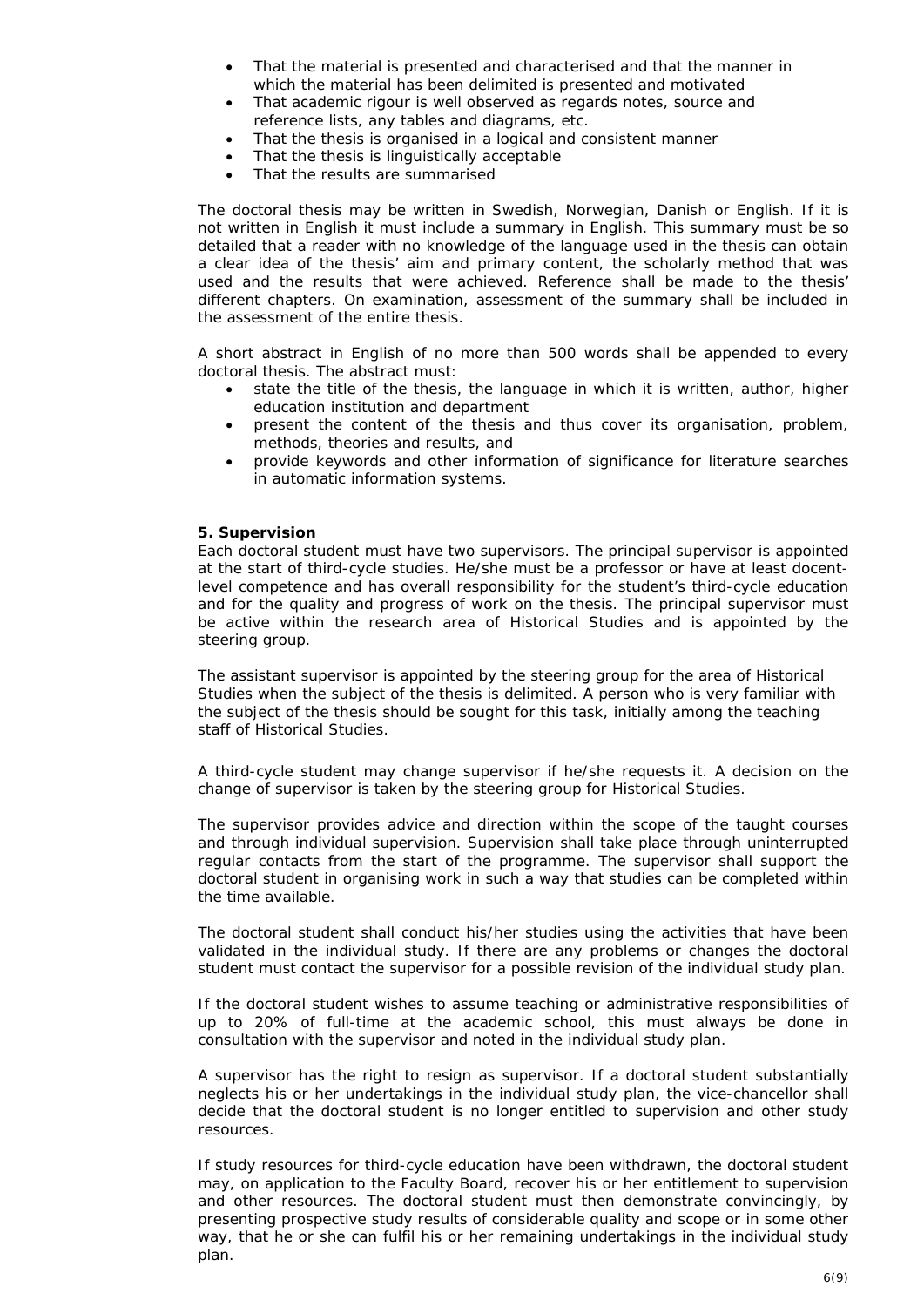# **6. Examination**

Examination for the courses is designed by the teacher and may take various forms. It normally includes an oral examination, individually, in groups or through required participation in discussions, as well as a requirement for some form of written assessment. The courses are graded with either Pass or Fail. All courses must be passed before graduation.

To receive a pass grade on a doctoral degree the doctoral student must have received Pass on the knowledge tests that are part of the third-cycle programme and on the present academic thesis. When awarding grades, the depth of the doctoral student's knowledge and his/her demonstrated capacity for independent judgement and critical analysis must be taken into account.

The thesis shall be reviewed and defended at a public defence at Södertörn University. The defence shall take place in either Swedish or English.

The defence shall be led by a chairman. A faculty examiner shall be present at the defence. The chairman and faculty examiner are specifically appointed by the Faculty Board for each public defence. Proposals for examiners and members of the examining committee are provided by the area of *Historical Studies* at Södertörn University.

The grade for the doctoral thesis shall be decided by an examining committee that is appointed by the Faculty Board on the proposal of the *Historical Studies* research area. The faculty examiner may be present at the meetings of the examining committee and participate in the discussions but not in taking the decision.

The doctoral student's supervisor(s) may not be part of the examining committee, but can be present during its deliberations. In exceptional circumstances, the supervisor may be consulted by the examining committee.

The thesis can be given one of the following grades: Pass or Fail. During grading of the thesis, consideration must be paid to both the content of the thesis and its public defence. The decision to pass a thesis may not be motivated. However, the examining committee must motivate its decision to fail a thesis.

The doctoral student's supervisor determines whether the doctoral student should be recommended to present his/her thesis at a public defence. The supervisor's recommendation may not be understood as a guarantee that the thesis will receive a Pass after the public defence.

The recommended scope of a monograph thesis is 160 pages. A compilation thesis should have the same number of pages, as well as consisting of at least four articles and one summary.

### **7. Licentiate degree**

A Licentiate degree is a possible stage on a third-cycle programme. Where appropriate, that stated which is above also applies to programmes that lead to a Licentiate degree.

### **7.1 Qualitative targets**

Qualitative targets for Licentiate degrees are established in the Higher Education Ordinance's System of Qualifications, as follows:

*Knowledge and understanding*

For a Licentiate degree the doctoral student shall

• demonstrate knowledge and understanding in the field of research including current specialist knowledge in his or her field as well as specialised knowledge of research methodology in general and the methods of the specific field of research in particular.

#### *Competence and skills*

For a Licentiate the doctoral student shall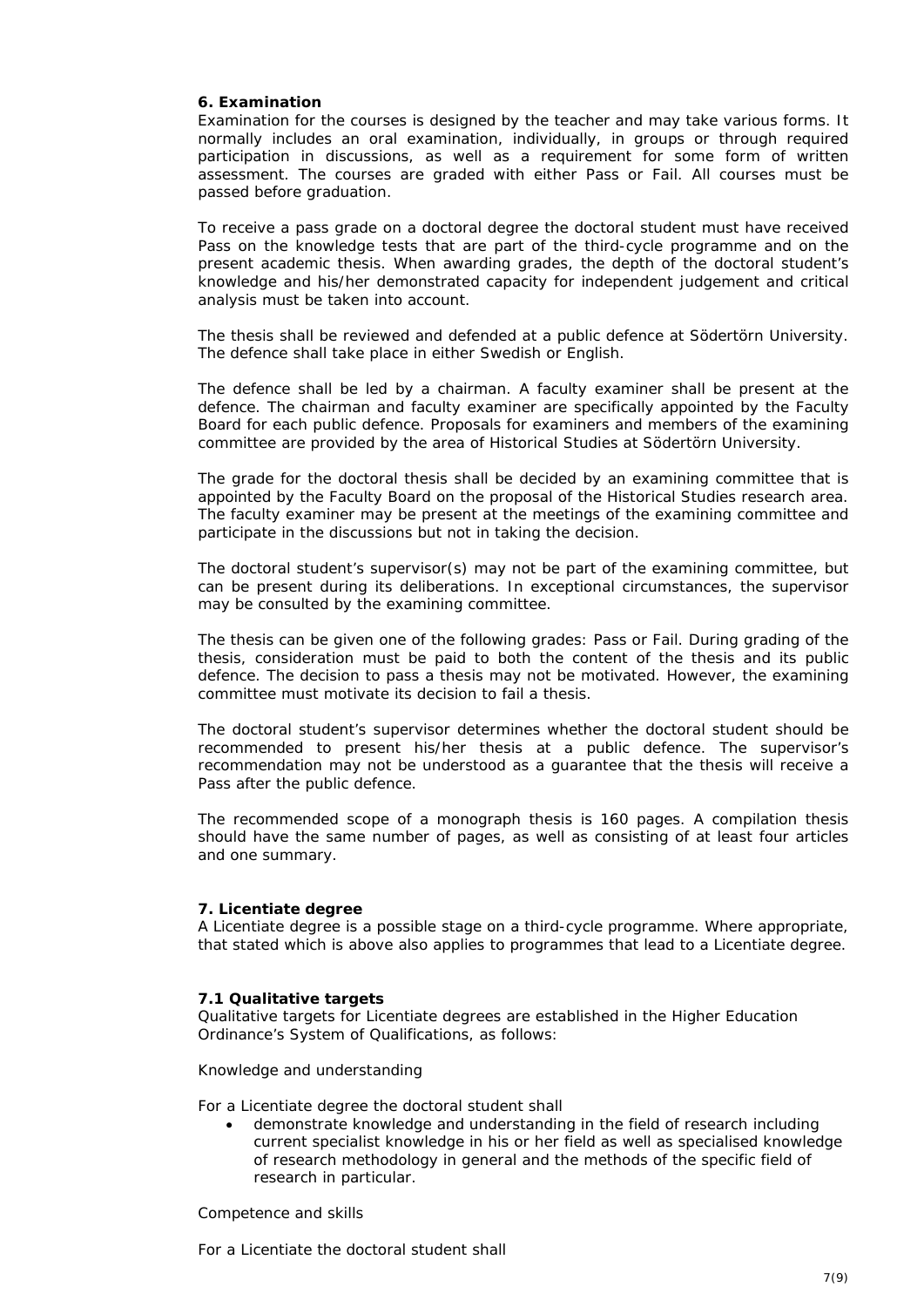- demonstrate the ability to identify and formulate issues with scholarly precision critically, autonomously and creatively, and to plan and use appropriate methods to undertake a research project and other qualified artistic tasks within predetermined time frames in order to contribute to the formation of knowledge as well as to evaluate this work,
- demonstrate the ability in both national and international contexts to present and discuss research and research findings in speech and writing and in dialogue with the academic community and society in general, and
- demonstrate the skills required to participate autonomously in research and development work and to work autonomously in some other qualified capacity.

# *Judgement and approach*

For a Licentiate the doctoral student shall

- demonstrate the ability to make assessments of ethical aspects of his or her own research,
- demonstrate insight into the possibilities and limitations of science, its role in society and the responsibility of the individual for how it is used, and
- demonstrate the ability to identify the personal need for further knowledge and take responsibility for his or her academic development.

### *Academic paper*

For a Licentiate degree the third-cycle student shall have been awarded a pass grade for a research project of at least 60 credits.

# **7.2 Local intended learning outcomes:**

# *Knowledge and understanding*

For a Licentiate the doctoral student shall

- demonstrate an advanced ability to autonomously and critically reflect on people, societies and cultures from a historical perspective and thus also gain tools for relating to contemporary cultural and social conditions,
- demonstrate knowledge of important issues and current research in the different fields of History,
- demonstrate knowledge of the different schools of historical thought and of the discipline's epistemological positions,
- demonstrate good familiarity with the profile areas of *Historical Studies* and the research that takes place within them,
- demonstrate advanced knowledge of the methodology of History, and
- demonstrate advanced specialist knowledge within a delimited research field in History.

# *Competence and skills*

For a Licentiate the doctoral student shall

- demonstrate skills in the autonomous formulation of a research task,
- demonstrate the ability to autonomously use scholarly theories, concepts, methods and techniques in his/her own research,
- demonstrate skills in identifying and presenting a research field that is relevant to the research task,
- demonstrate the ability to autonomously complete the chosen research task and thus make a significant contribution to the development of knowledge in History,
- demonstrate skills in the critical review and discussion of the work of other researchers, and
- demonstrate the ability to, based on his/her own specific disciplinary perspective, see and use the multidisciplinary opportunities offered by an interdisciplinary research cooperation as regards scholarly results.

# *Judgement and approach*

For a Licentiate the doctoral student shall

- demonstrate intellectual autonomy in the research community, and
- demonstrate integrity as a researcher in relation to wider society